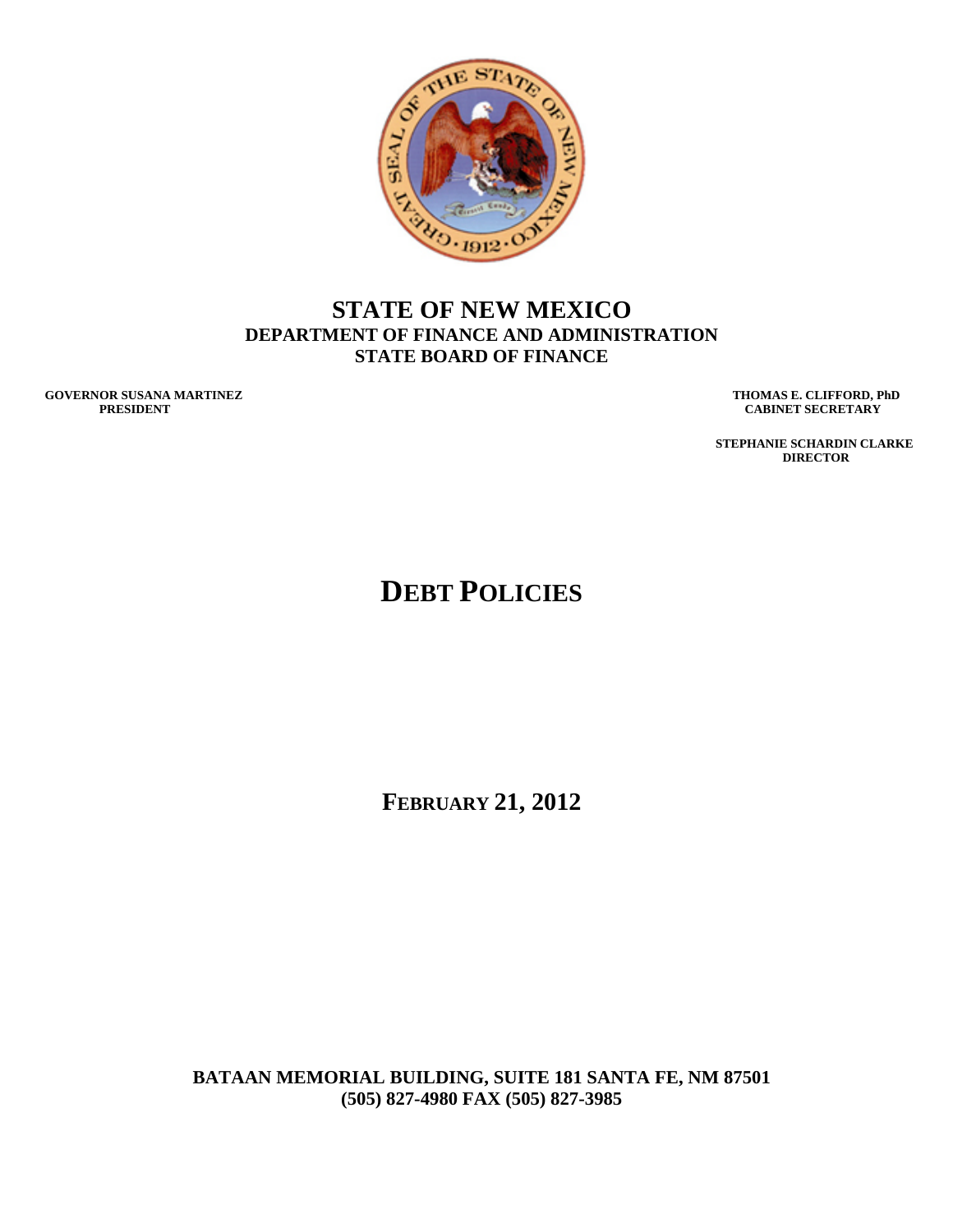# **I. INTRODUCTION**

These debt policies have been developed and approved by the New Mexico State Board of Finance (the "Board") to provide for the effective management of the Board's debt programs in a manner consistent with applicable laws, industry standards and the maintenance of the highest credit ratings. It is the intention of the Board to oversee the implementation of these policies on an ongoing basis and to assure transparency in and public understanding of State debt management practices.

## **II. GOVERNING LAWS AND PRINCIPLES**

New Mexico laws establish the Board as the issuer of the State's core bonding programs. These include the General Obligation Bonds, the Senior Severance Tax Bonds, and the Supplemental Severance Tax Bonds.

#### General Obligation Bonds

General Obligation bonds are a primary source of funds for capital projects statewide. State General Obligation bonds are secured by the full faith and credit of the State and are repaid from a dedicated statewide property tax. Article 9, Section 8 of the New Mexico Constitution limits General Obligation indebtedness to no more than one percent of the assessed valuation of all the property subject to taxation in the state.

In even-numbered years, the New Mexico Legislature authorizes General Obligation Bonds to be voted on in public referendum at the subsequent November general election. General Obligation Bonds that are approved by a majority vote are issued by the Board.

#### Severance Tax Bonds

The State Severance Tax Bonding Act, Sections 7-27-1 through 7-27-27 NMSA 1978, as amended (the "Severance Tax Bonding Act") authorizes the Board to issue bonds secured by revenues received by the State into the Severance Tax Bonding Fund, and which include Severance Tax Bonds and Supplemental Severance Tax Bonds. Severance and Supplemental Severance Tax Bonds are repaid from revenues deposited into the Severance Tax Bonding Fund, which primarily include taxes on mineral production in the State.

Severance Tax Bonds are used to finance statewide capital projects, and as a general practice are issued in the spring following the Legislative Session to fund projects that have been authorized by the Legislature and approved by the Governor. Supplemental Severance Tax Bonds are used to fund public school projects approved for funding by the Public School Capital Outlay Council. Public sales of Supplemental Severance Tax Bonds have been infrequent in recent years but, when issued, have historically taken place in the fall.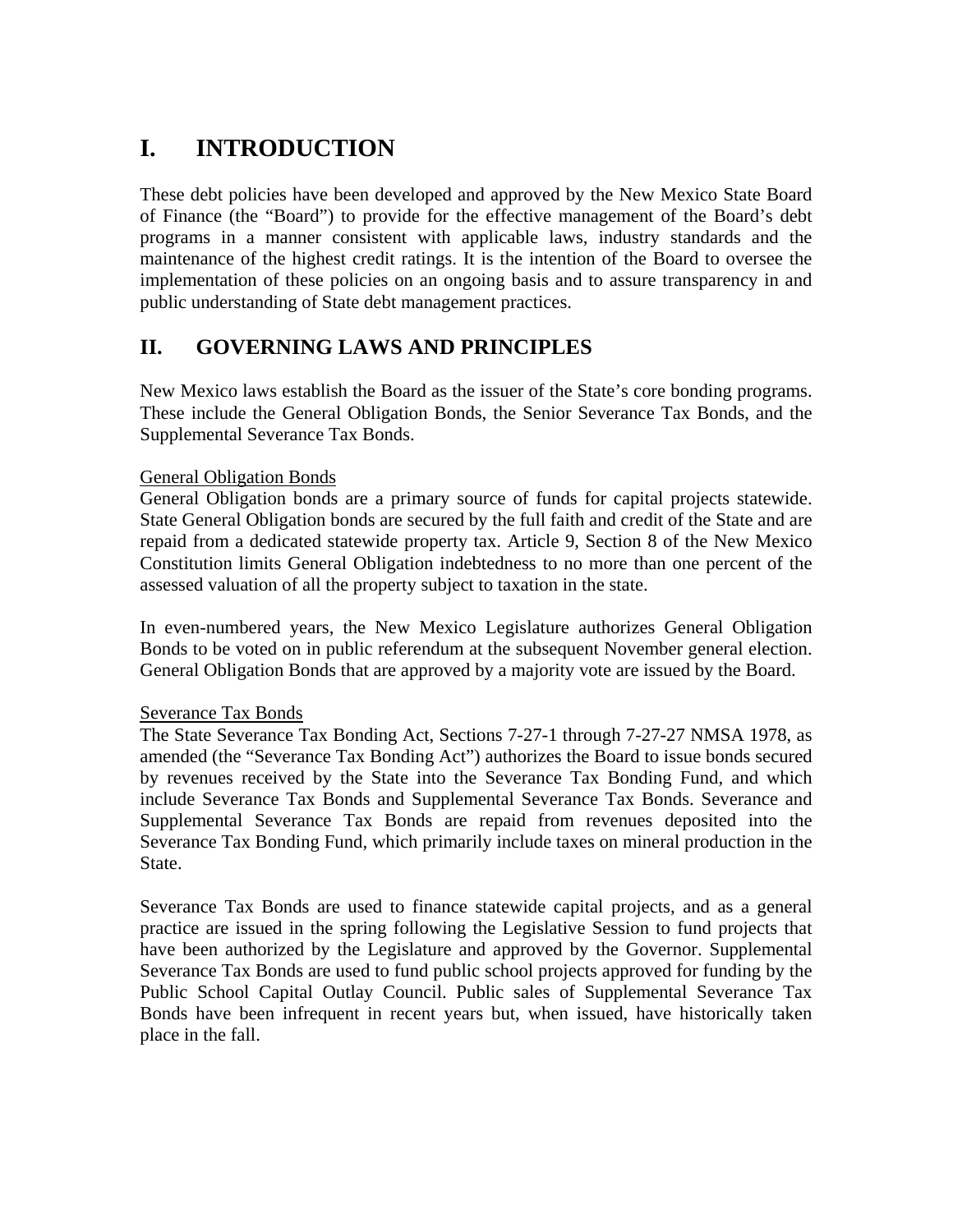#### Senior Long-Term Severance Tax Bond Statutory Capacity

The Severance Tax Bonding Act sets forth a Statutory Issuance Test that limits the amount of Severance Tax Bonds that may be issued in any year. Specifically, that test requires that the Board not issue new Severance Tax Bonds unless the debt service obligation in any future year on all outstanding and newly issued Severance Tax Bonds is not more than 50 percent of the deposits into the Severance Tax Bonding Fund for the fiscal year immediately preceding the issuance of new Severance Tax Bonds.

#### Supplemental (Subordinated) Long-Term Severance Tax Bond Statutory Capacity

The Severance Tax Bonding Act sets forth a Statutory Issuance Test that limits the amount of Supplemental Severance Tax Bonds that may be issued in any year. Specifically, that test requires that the Board not issue new long term Supplemental Severance Tax Bonds unless the debt service obligation in any future year on all outstanding and newly issued long term Senior and Supplemental Severance Tax Bonds is not more than 62.5 percent of the deposits into the Severance Tax Bonding Fund for the fiscal year immediately preceding the issuance of new Supplemental Severance Tax Bonds.

#### Covenant to Maintain Debt Service Coverage

In addition to the Statutory Issuance Tests, the Board covenants in the Bond Resolutions that secure the Severance Tax and Supplemental Severance Tax Bonds, that the State will use its best efforts to maintain actual annual debt service coverage in every year of at least 2.00x on all Severance Tax Bonds and 1.60x on all Supplemental Severance Tax Bonds.

#### Short-Term Severance Tax Note Program and Statutory Capacity

In addition to the issuance of long-term Severance Tax and Supplemental Severance Tax Bonds, on or prior to each December  $31<sup>st</sup>$  and June  $30<sup>th</sup>$ , the Board issues short-term Severance Tax and Supplemental Severance Tax Notes to enable the State to utilize additional Severance Tax Bonding Fund revenues available on an annual basis for funding authorized capital projects. The purpose of the Severance Tax Note Program is to make funds in the Severance Tax Bonding Fund that are not needed to fund long-term Severance Tax and Supplemental Severance Tax Bonds available for cash funding of capital projects.

Severance Tax and Supplemental Severance Tax Notes are subject to the Statutory Issuance Tests. Severance Tax Notes can be issued in each fiscal year to the extent that total debt service on Severance Tax Bonds and Notes does not exceed 50 percent of the receipts into the Severance Tax Bonding Fund during the prior fiscal year, and Supplemental Severance Tax Notes can be issued in each fiscal year to the extent that total debt service on Severance Tax and Supplemental Severance Tax Bonds and Notes does not exceed 95 percent of the receipts into the Severance Tax Bonding Fund during the prior fiscal year.

In addition to the issuance limitations and other requirements set out by State and Federal laws, the Board policies with respect to the issuance of debt are guided by the principles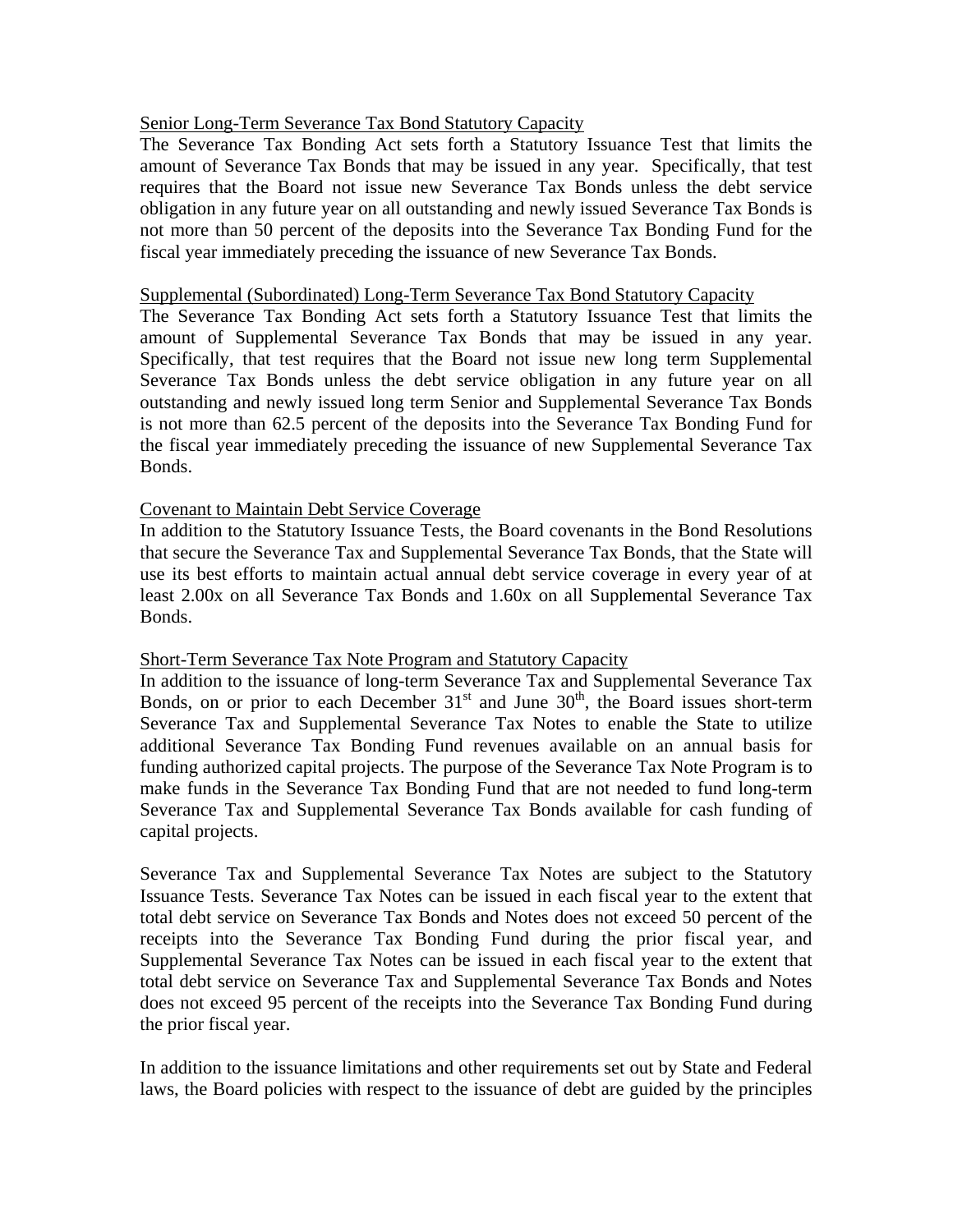of prudence, cost effectiveness and transparency. The purpose of this Debt Policy is to set forth the parameters for the issuance of debt by the Board, and provide guidance and understanding of Board debt management procedures and practices.

## **III. DEBT POLICIES**

## **Policy 1: Credit Ratings**

It is the objective of the Board to achieve and maintain the highest possible credit rating for the State's bonds. The Board will continue a practice of full and timely disclosure of information to the rating agencies and to the investor community, and will comply with all regulations and industry standards with respect to primary and secondary market disclosure (see Policy 14: Financial Disclosure below for more information). The Board will work with the Governor's Office to coordinate annual rating agency and periodic investor meetings in New York or in New Mexico to provide information on policy initiatives and ongoing financial performance and outlook.

The Board, together with the Department of Finance and Administration will continue to work on key areas that have been identified by the rating agencies. These include:

- a. Implementing Timely Financial Reporting
- b. Creating Policies Regarding the Funding of General Fund Reserves
- c. Implementing Multi-Year Financial Planning and Budgeting
- d. Monitoring Credit Vulnerabilities to Federal/Sovereign Risk

## **Policy 2: Capital Planning**

Prior to each legislative session, the State Board of Finance provides an estimate of Severance Tax Bond capacity to the legislature. As detailed below, 20 percent of senior Severance Tax Bond capacity is earmarked for water, tribal and colonias projects. Each legislative session, the Legislature considers legislation authorizing specific capital projects to be funded with the remaining 80 percent of senior Severance Tax Bond capacity. Often, negotiation between the Legislative and Executive branches has resulted in the splitting of Severance Tax Bonding capacity between the Governor, who has normally recommended projects addressing statewide infrastructure needs, the House of Representatives, and the Senate. Portions assigned to the House of Representatives and the Senate have sometimes been further split so that each individual legislator has a certain portion to allocate amongst capital projects.

The New Mexico Department of Finance and Administration works with State agencies and local entities each year to develop an Infrastructure Capital Improvement Plan. This five-year plan identifies and prioritizes capital needs and encourages State agencies and local entities to plan for the development of capital improvements to prevent emergency situations and instead allow capital needs to be planned, funded and developed at a pace that sustains State and local activities.

The New Mexico Department of Transportation develops the Statewide Transportation Improvement Program (STIP) annually to allocate capital resources to transportation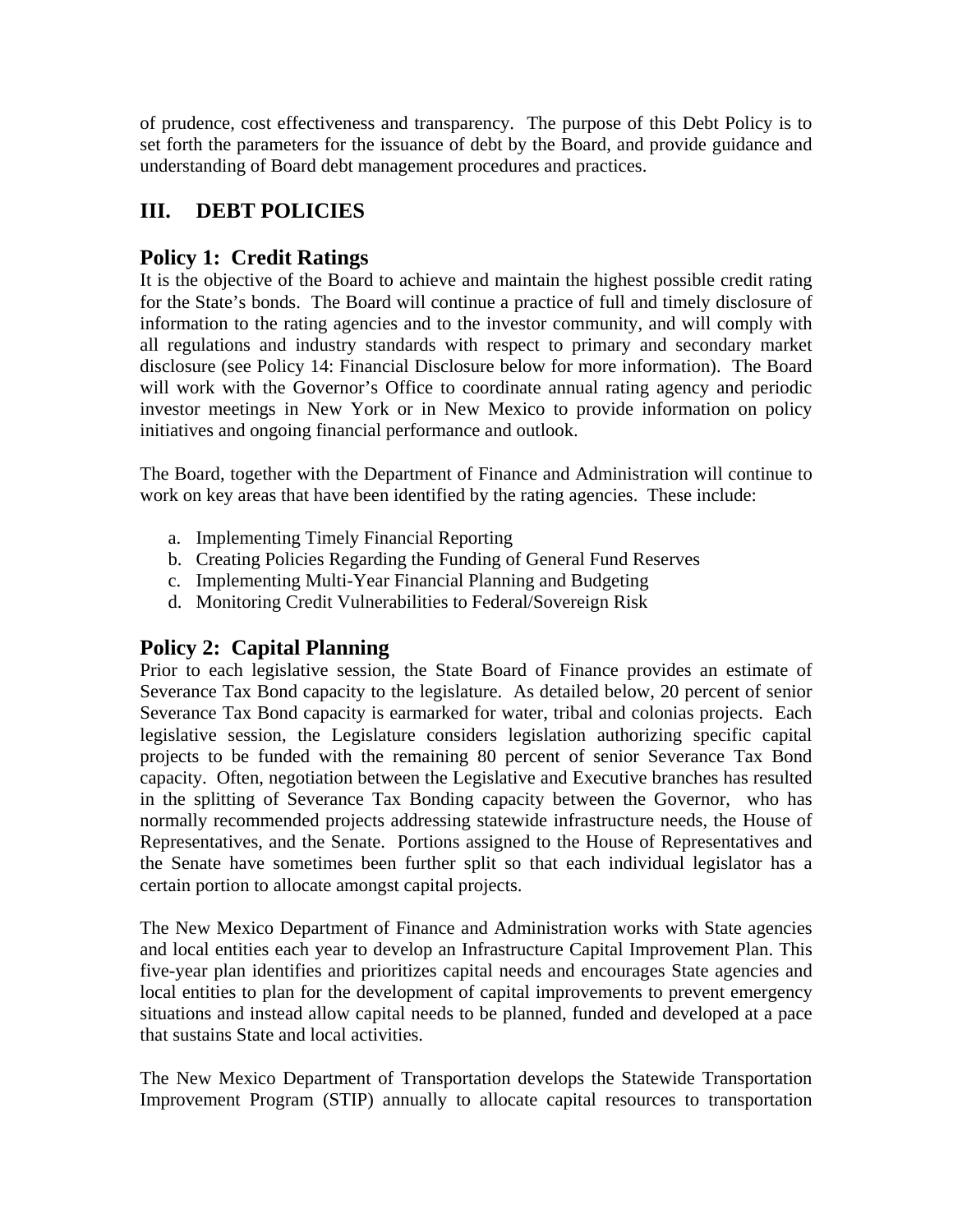purposes. The STIP is a six-year multi-modal transportation preservation and capital improvement program that lists prioritized projects for a three-year funding period and provides information for planning and programming purposes for the subsequent three years. The STIP is a product of the transportation program's planning process involving local and regional governments, Metropolitan Planning Organizations, Regional Planning Organizations, other State and transportation agencies, and the public.

Subject to certification of need by the Water Trust Board, 10 percent of senior Severance Tax Bond capacity is allocated to the Water Trust Fund for water projects statewide. Subject to certification of need by the Tribal Infrastructure Board, 5 percent of senior Severance Tax Bond capacity is allocated to the Tribal Infrastructure Fund for tribal infrastructure improvements. Subject to certification of need by the Colonias Infrastructure Board, 5 percent of senior Severance Tax Bond capacity is allocated to the Colonias Infrastructure Fund for infrastructure improvements in colonias (small rural communities within 150 miles of the U.S. – Mexico border).

The Public School Capital Outlay Council is responsible for implementing a standardsbased process for prioritizing and funding public school capital needs throughout the State. All school facilities are ranked in terms of relative need and resources are directed to schools with the greatest needs. Funding for projects is provided annually through the Supplemental Severance Tax Bonding Program.

The New Mexico Higher Education Department is responsible for the review and prioritization of higher education capital projects for all public four-year, two-year, and constitutional special schools. Based upon this review and prioritization, the recommended capital project funding plan is submitted to the Governor and Legislature for funding.

## **Policy 3: Debt Affordability and Limits**

In an effort to assess the affordability of projected debt issuance, the Board shall conduct a debt affordability study on an annual basis. The study provides a review of the State's core bonding programs, including the General Obligation Bonds, the Severance Tax Bonds, the Supplemental Severance Tax Bonds, and the Transportation Revenue Bonds, the long-term debt issuance plans, the impact of debt service costs on the State budget, and the impact of debt issuance trends on key bond rating ratios and related metrics. The study serves as a management tool for State policymakers, provides a basis for assessing history and trajectory of the State's credit position, and compares the State with peer states.

## **Policy 4: Length of Debt**

The State will issue debt in a manner that provides for a fair allocation of costs to current and future beneficiaries and in compliance with applicable federal tax law.

#### Long-Term Bonds

The State issues General Obligations Bonds and long-term Severance and Supplemental Severance Tax Bonds with a maximum maturity of ten years.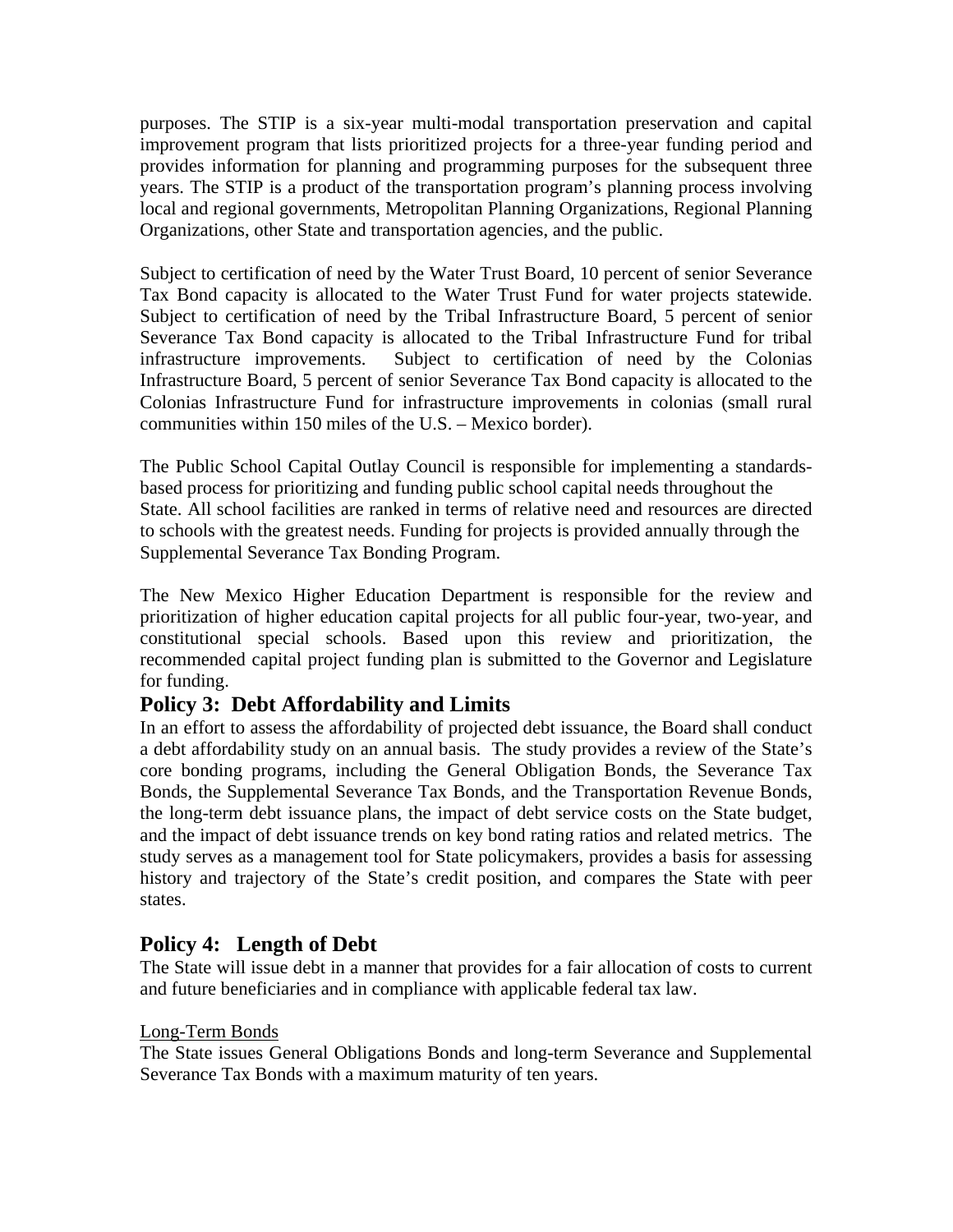#### Short-Term Notes

The State issues short-term Severance and Supplemental Severance Tax bonds (as described above in Section II: Governing Laws and Principles) with a maximum maturity of one week.

## **Policy 5: Debt Structure**

The Board structures its long-term bonds so as to minimize the net cost to the State.

General Obligation Bonds are issued with a ten-year term, or other such term as may be provided in the referendum presented to the voters of the State for their approval. Bonds are structured with a level debt service amortization.

As a general practice, both Severance Tax and Supplemental Severance Tax Bonds are sold with a ten-year maximum maturity and a level debt service amortization. The tenyear maximum maturity mirrors the economic life of the underlying oil and gas proven reserves, and is an important factor in the strong bond ratings on the Severance Tax Bonds. In the event the Board issues bonds with a non-level debt service amortization structure, the average life of that bond issue should not exceed the average life of a level debt service amortization structure.

## **Policy 6: Severance Tax Bonding Capacity**

In order to allocate limited bonding capacity for current and future capital needs, the Board determines current year long-term severance tax bonding capacity in a manner that allows for the level allocation of long-term bond issuance over a ten-year horizon. In the event that severance tax bonding capacity calculated in this manner is not fully utilized in a given fiscal year, the Board may determine it is in the best interest of the State to add such unutilized capacity to the following fiscal year.

## **Policy 7: Variable Rate Debt**

While the Board evaluates the cost effectiveness of the use of variable rate debt on an ongoing basis, currently 100 percent of the State's outstanding General Obligation and Severance Tax Bonds are fixed rate obligations. At no time will the use of variable rate debt exceed 20 percent of the par amount of total debt outstanding.

## **Policy 8: Use of Derivative Products**

The Board may consider the use of derivative products, including interest rate swaps, caps and floors when the use of such products provides an economic benefit to the State that outweighs the risks involved or reduces the risk of existing or planned debt. The following additional requirements must be met in the utilization of such debt management tools:

- a. The use of these products must be associated with underlying debt issued by the Board and may not be used for speculative purposes;
- b. Master swap agreements shall contain terms and conditions as set forth in the International Swaps and Derivatives Association (ISDA) Master Agreement;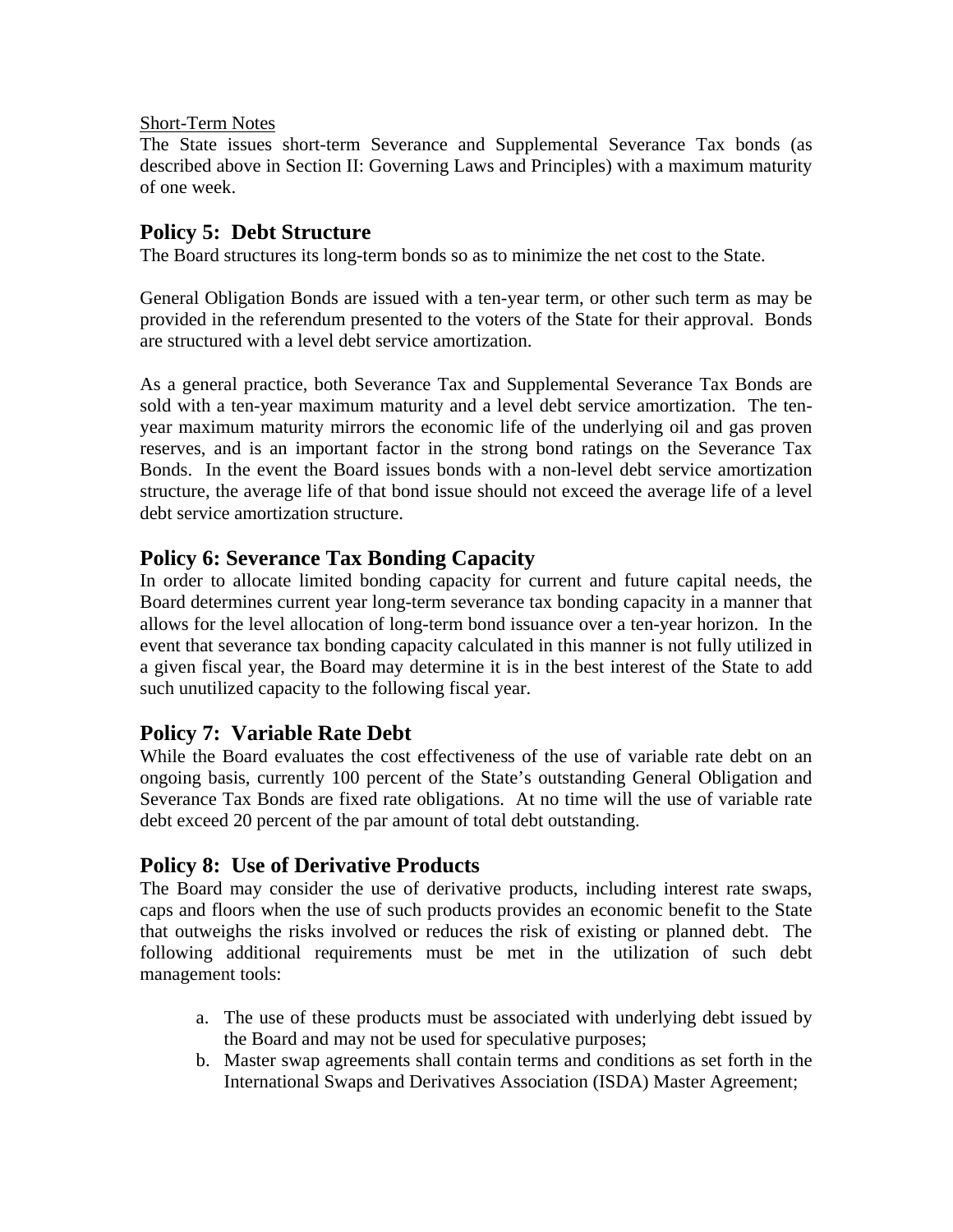- c. When considering the use of these products, the Board will utilize its independent financial advisor and bond counsel to ensure that the State is receiving a fair market value for the contract and that the terms of the contract are reasonable and within the limits of the applicable law and this Board of Finance Debt Policy; and
- d. At no time will the notional amount of the derivatives being used exceed 20 percent of the par amount of total debt outstanding;
- e. Counterparties must be rated at least "AA-" or "Aa3" by Moody's, Standard & Poor's and Fitch, as required by New Mexico Law and Board regulations;
- f. Uncollateralized exposure to a single counterparty should not exceed 10 percent of the total par amount of bonds outstanding; and
- g. No less than semi-annually, outstanding agreements will be reviewed by the Board's financial advisor with respect to the following issues: (i) projected and cashflow receipts with respect to basis risk exposure, (ii) worst-case scenario analysis assuming counterparty default, (iii) available cash balances and total unhedged exposure to risks under the contracts, (iv) changes in counterparty rating position, and (v) counterparty collateral requirements, if any.

## **Policy 9: Cash Financing**

State funding of capital projects is provided through a combination of proceeds of longterm bonds, proceeds of short-term Severance Tax notes, and cash funding provided through General Fund appropriations. General Fund appropriations may be provided annually, as the Legislature and the Governor allocate General Fund resources through the annual budget process to finance a portion of the State's capital investment plan. Cash financing is provided through the semi-annual issuance of Severance Tax and Supplemental Severance Tax Notes, as discussed above.

During Fiscal Years 2007 through 2011, Statewide capital funding, including transportation and New Mexico Finance Authority programs, totaled \$4.3 billion. Of this total, 45.9 percent, or \$2.0 billion, was provided through cash appropriations or the Severance Tax Note Program.

## **Policy 10: Informational Presentations**

From time to time, the Board may receive presentations from staff of various State entities to remain informed of items affecting the Board's bonding programs and potential disclosure concerns. The Board may request presentations from, among others:

- a. the Public School Facilities Authority to discuss use of Supplemental Severance Tax Bond and Note proceeds;
- b. the State Investment Council to discuss performance of the Severance Tax and Land Grant Permanent Funds;
- c. the Public Employees Retirement Association, the Educational Retirement Board, and the New Mexico Retiree Health Care Authority to remain informed about actuarial findings related to funds under the management of such entities;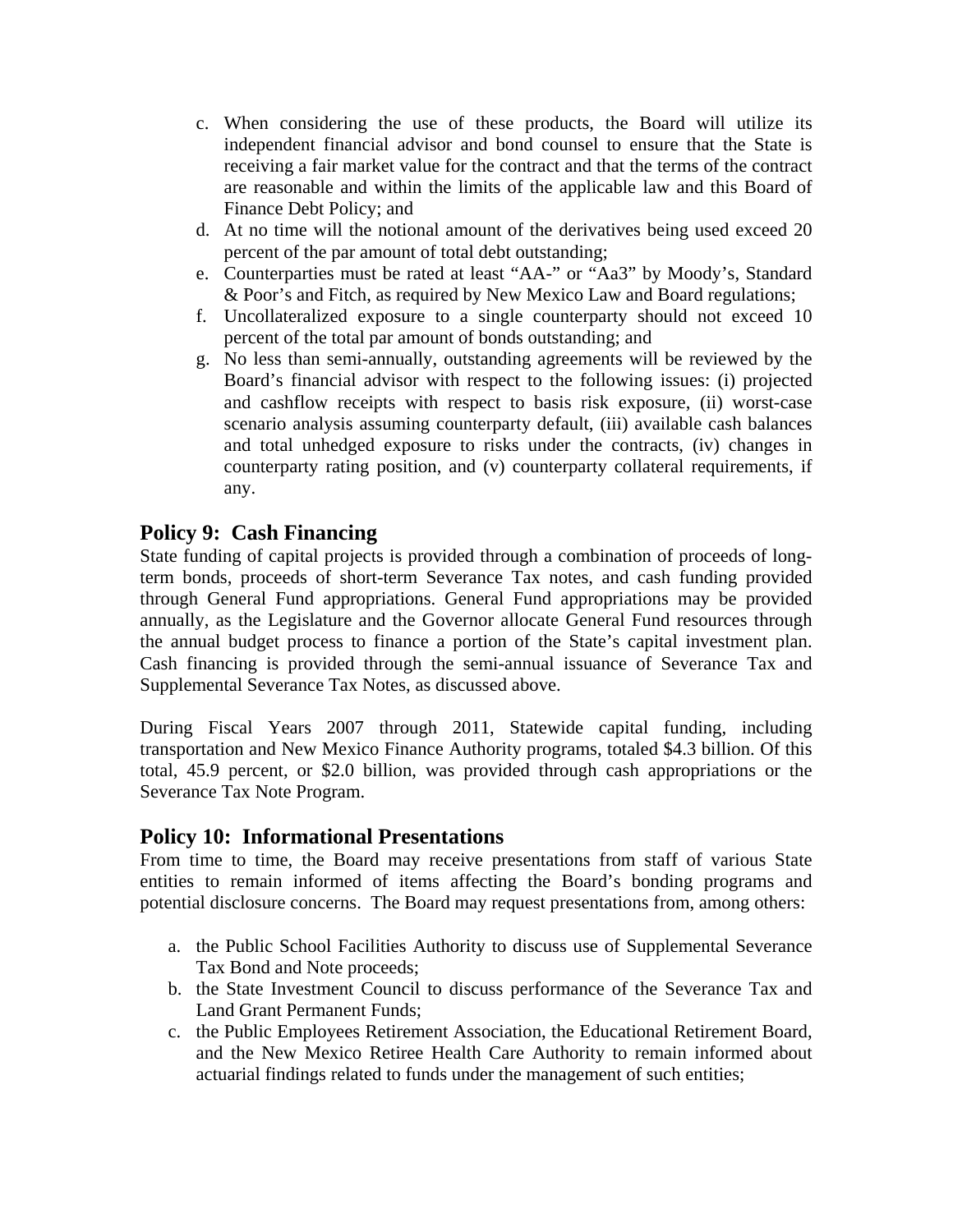- d. the Taxation and Revenue and Energy, Minerals and Natural Resources Departments to discuss trends in tax collections and natural resource production; and
- e. the Financial Control Division of the Department of Finance and Administration concerning financial reporting issues.

## **Policy 11: Refunding Bonds**

The Board may advance refund bonds or call outstanding bonds prior to their final maturity from time to time to achieve positive net present value savings to the State. Refunding bonds will only be issued when there is a clear economic benefit to the State, and as a general matter the Board seeks to achieve a net present value savings target of 3 percent or greater when considering the issuance of advance refunding bonds. The State also seeks to refund bonds on a current basis at the time of the issuance of new money bonds when a positive net present value can be achieved. The life of any refunding bonds will not exceed the life of the bonds being refunded. The Board evaluates its outstanding bonds on an ongoing basis to identify bond refunding and cash and economic defeasance opportunities.

## **Policy 12: Credit Enhancements**

The Board regularly considers the use of credit enhancement, primarily through the use of bond insurance, to reduce the net cost of its debt. As a general matter, the Board prequalifies its bonds for bond insurance on a bidder-option basis, and the determination of the cost effectiveness of utilizing such insurance is made through the competitive bid process.

## **Policy 13: Method of Sale**

The Board issues its bonds, including current refunding bonds, through a competitive bidding process. The Board sells its bonds through open, online bid platforms and awards the sale of bonds on a lowest true interest cost basis. From time to time, the Board may select an investment banking team for the purpose of the negotiated sale of advance refunding bonds, and may issue advance refunding bonds through a negotiated sale if the Board determines that it is in the best interest of the State.

## **Policy 14: Investment of Bond Proceeds**

Bond proceeds are invested with the State Treasurer in the Tax-Exempt and Taxable Bond Proceeds Investment Pools (collectively "BPIP") as set forth in the State Treasurer's Investment Policy. The investment objectives of the BPIP are to preserve capital, provide liquidity and generate the highest return possible. All investments are in accordance with the State Treasurer's Investment Policy, which is approved by the Board.

The BPIP investment strategy is a two-tiered money market and enhanced cash strategy, which aims to (i) preserve capital and provide liquidity by investing in short-term (0 to 3 year) fixed income securities with high investment grade ratings per the State Treasurer's Investment Policy, and (ii) earn excess returns relative to traditional money market strategies by slightly increasing duration consistent with the timing of the need for funds.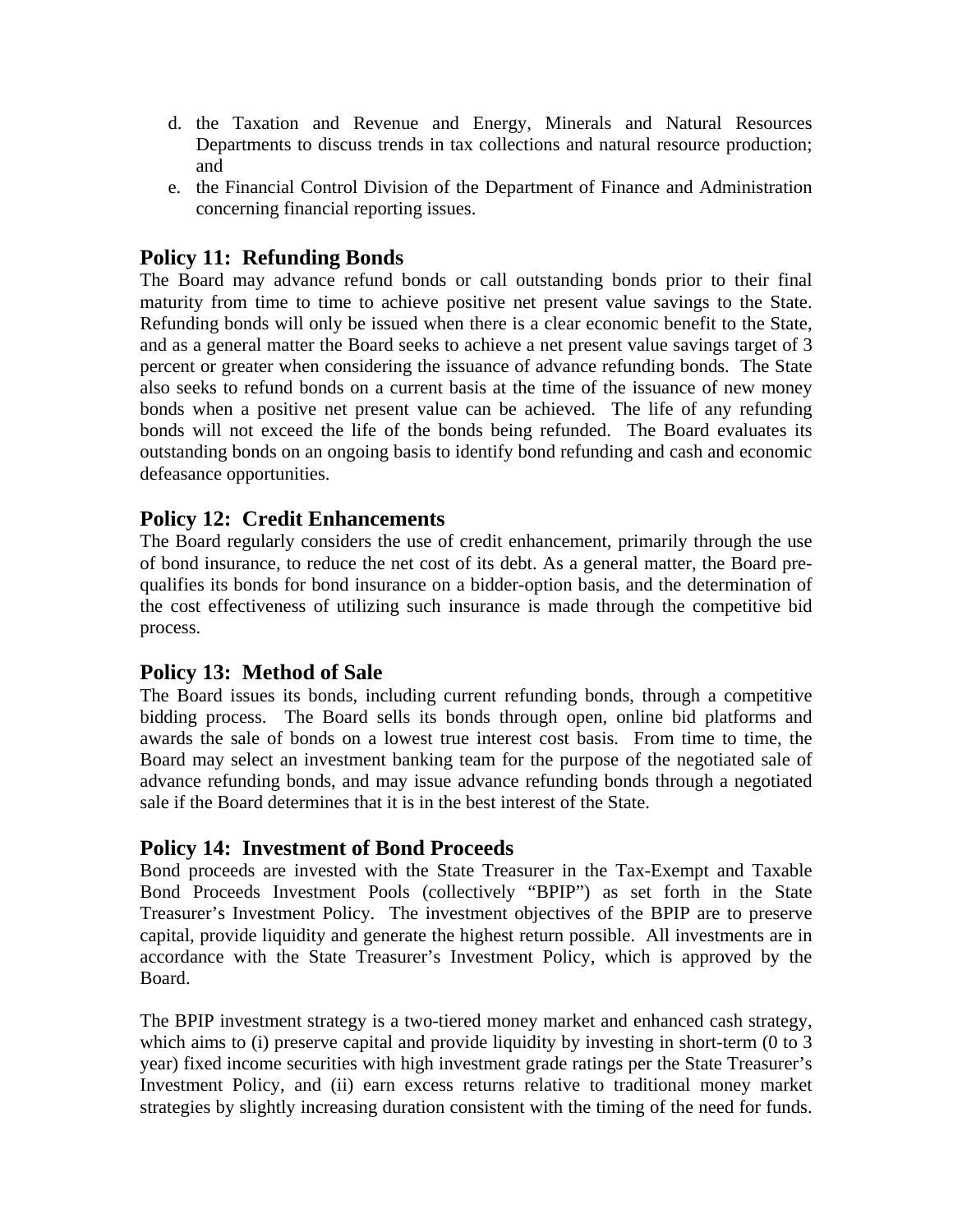Monthly position reports and quarterly performance reports can be found on the State Treasurer's website at www.nmsto.gov.

## **Policy 15: Arbitrage Rebate and Tax Compliance**

The Board will fully comply with federal arbitrage rebate regulations, while minimizing the cost of arbitrage rebate and compliance. Through its investments in the BPIP, earnings on invested bond proceeds are allocated and tracked by issue, and invested to the maximum benefit of the State, while assuring the availability of funds in accordance with the disbursement requirements of the projects funded with bond proceeds. Rebate calculations are performed annually, with a five-year report prepared for each tax-exempt issue as required under applicable regulations, and a final report upon the final maturity of the bonds. Arbitrage earnings subject to future rebate are segregated for future payment, and recorded as a liability on the financial accounts of the State. The Board provides arbitrage rebate reports to the IRS for each bond issue as required, and makes rebate payments on a timely basis as required by Federal law.

## **Policy 16: Financial Disclosure**

The Board is committed to full and complete financial disclosure, and to full cooperation with rating agencies, institutional and individual investors, State agencies, other levels of government and the general public to share clear, comprehensible and accurate financial information. The Board is committed to meeting secondary disclosure requirements on a timely and comprehensive basis.

It is the Board's policy to provide full and complete disclosure to bondholders and the investment community on a periodic basis as required by the Securities and Exchange Commission (SEC) Disclosure Rule 15c2-12, SEC Antifraud Provision Rule 10b-5 and Municipal Securities Rulemaking Board (MSRB) Rule G-36. Official statements accompanying Board debt issues and continuing disclosure statements will meet or exceed the minimum standards applicable to each debt issue, as promulgated by regulatory bodies and professional organizations, including the SEC, the MSRB and the Governmental Accounting Standards Board (GASB), and follow Generally Accepted Accounting Principles (GAAP).

## **Policy 17: Expert Advisors**

The Board has procured experts to provide financial advisor, bond counsel, disclosure counsel, and arbitrage consulting and compliance services, and will continue to retain qualified experts to provide these services to help remain fully informed of the Board's fiduciary duties, legal issues related to the issuance of bonds, disclosure obligations, arbitrage rebate liabilities, and matters of post-issuance compliance. The Board will seek advice from its staff and advisors related to implementation of the policies herein when necessary.